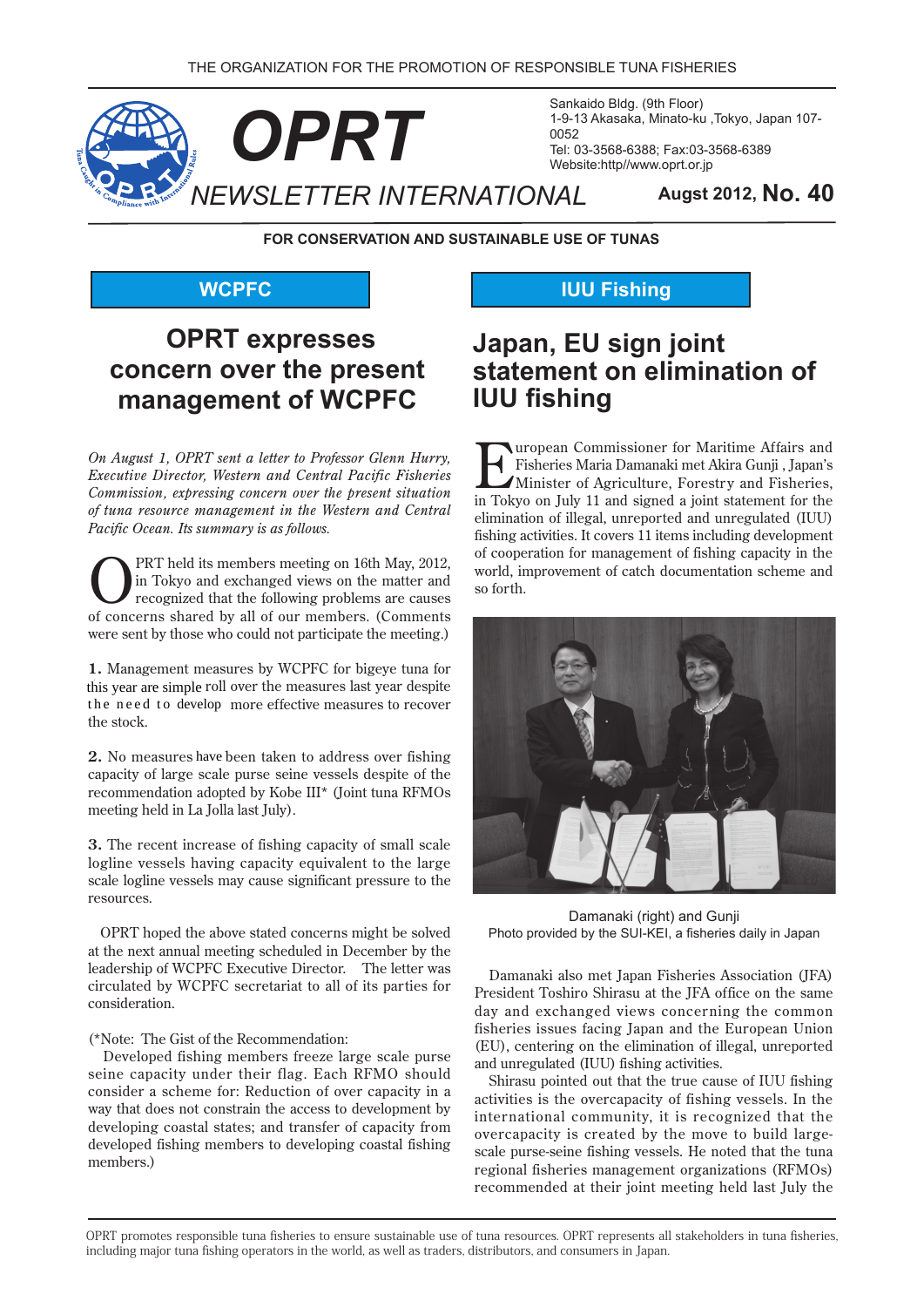freezing of the capacity of large-scale purse-seine fishing vessels of developed fishing nations. Damanaki shared Shirasu's view and made clear the EU's policy to tackle the capacity of large scale purse-seine fishing vessels.

**Tuna imports to Japan** 

#### **Japan requests Korea to restrict fishing of Pacific Bluefin** tuna

**that reports**<br>**the Figure 3** import of fresh Pacific bluefin tuna from<br>Republic of Korea reached to 1,338 tons as of July 18,<br>chaving a drastic increase (total import lest year was 522) year's import of fresh Pacific bluefin tuna from Republic of Korea reached to 1,338 tons as of July 18, showing a drastic increase (total import last year was  $522$ ) tons.) Besides, 96% of the bluefin imported were immature fish, namely younger than 3 years and less than 30 kilo in weight. WCPFC (Western and Central Pacific Fisheries Commission) has introduced measures in 2010 to restrain increase of the catch of bluefin and in particular to restrict fishing of immature fish. On July 13, FAJ requested the Korean government to refrain from increasing catch of bluefin tuna. FAJ further requested the importers and dealers in Japan to voluntarily restrain import of bluefin tuna from Korea.

(WCPFC management measures for Pacific bluefin require members to ensure that the total fishing effort shall stay below the 2002-04 level for 2011 and 2012 and also to reduce juvenile mortality to 2002-2004 level except for Korea until sufficient information is gathered for her bluefin catch. Korea is implementing a prohibition on juvenile catch with several exemptions.)

#### **Jiro's critical eyes**

### **Large scale drift gillnet and FADs**

#### **Suzuki Jiro National Research Institute of Far Seas Fisheries**

The arge scale drift gillnet (referred to as LDG hereafter)<br>and Fish Aggregating Devices (FADs) share one<br>aspect in common, that is, both have been criticized<br>due to their hypotoh problems. In good of LDC, LIN Goneral and Fish Aggregating Devices (FADs) share one Aspect in common, that is, both have been criticized due to their bycatch problems. In case of LDG, UN General Assembly banned its use in the high sea although there was some doubt if sufficient scientific study of the impact caused by LDG was made. In the mean time, use of FADs is still maintained although the international concern is growing for its use. Why does such difference happen? In my view, answer is that many fishing nations are involved in FADs operation, while only a few distant water fishing

nations in LDG operation. Many countries including developed and developing countries currently conduct tuna fishing by use of FADs because it assures catching massive amount of tunas efficiently. Economic benefit brought about by FADs operation is so large. It is a fact



that the use of FADs contributed to develop tuna fisheries in the Western and Central Pacific, the world largest tuna fishing ground. However, it should be noted that, according to scientific analyses, the use of FADs, currently being far larger scale than the LDG, now has become the largest factor for aggravating the bigeye stock in the Pacific, especially because of their catch of large amount of juvenile as bycatch.

In fact, many scientists have been working hard for seeking measures to mitigate catching juvenile bigyeye and other bycatch species. But, no effective measure is found yet. Considering such circumstance, it would be worth while to introduce some precautionary measure. such as more strict control of using FADs operation until scientists come up with finding some breakthrough in the mitigation measures in order to avoid what happened to the LDG case

In any event, one thing for sure is that it is necessary to urgently implement overall effective management measures to stop the overfishing status of bigeye tuna in the Pacific. I am concerned with ongoing increase of the capacity of large scale purse seine vessels including FADs operation and also the substantial increase of capacity by small scale longline fishery that has been increasing the tuna catches substantially in recent years.

*Dr. Jiro SUZUKI is a leading tuna scientist who had worked for National Research Institute of Far Sea Fisheries in Japan more than 30 years. He has particiapted the scientific meetings of all tuna RFMOs. His critical eve to the issues of tuna resources management as a scientist is appreciated internationally as a vivid and constructive .voice*

*Jiro's Critical Eye is now on OPRT's web (www.oprt.*  $(x,ip)$ 

### **Topics**

**Action introduced to discourage adding new purse seiners**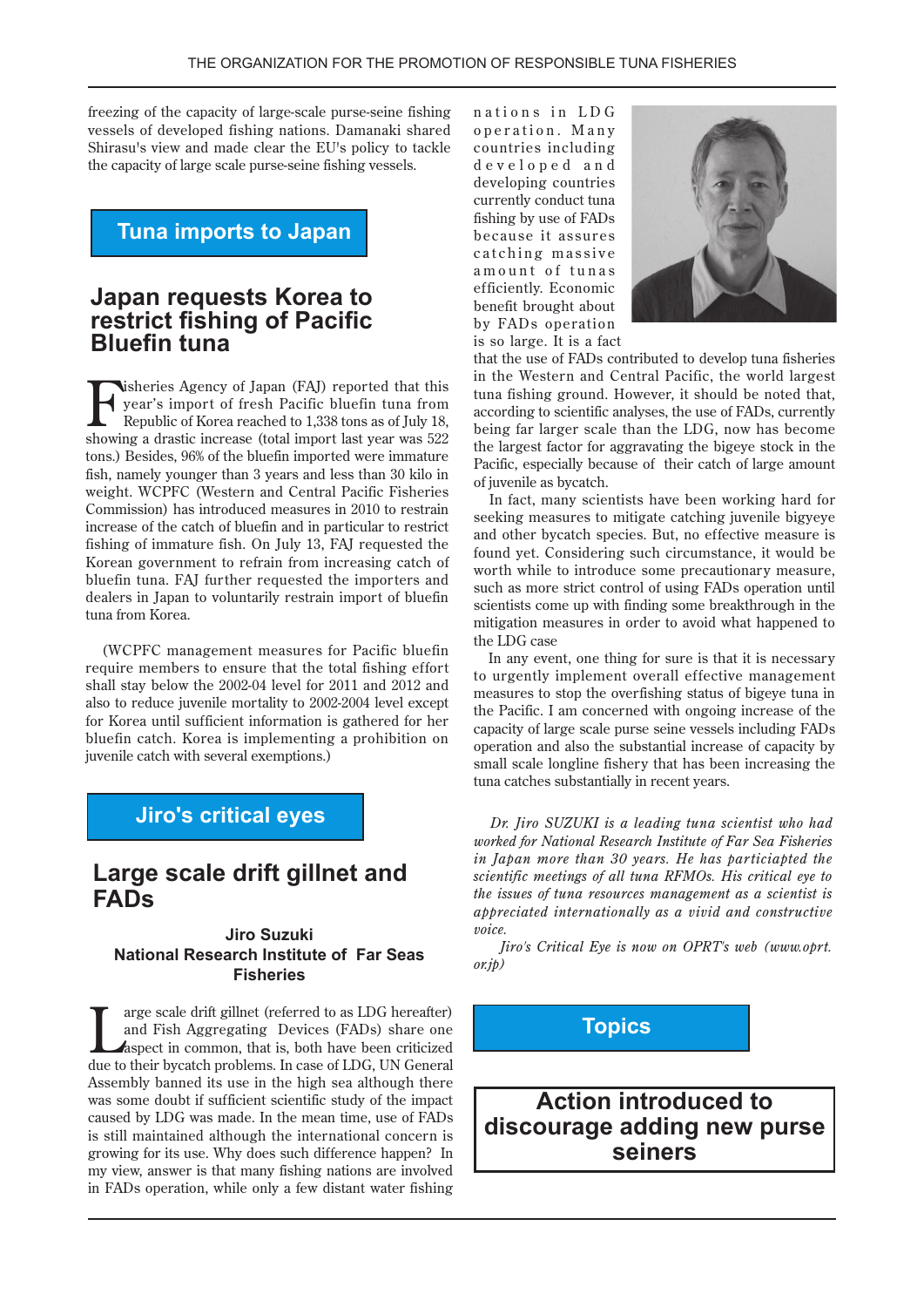**Example 1** bout 2.8 million tons of tuna are caught each year by the world's purse seiners. It is 65 % of the global catch. Further increase of their catch, if year by the world's purse seiners. It is 65 % of the global catch. Further increase of their catch, if continued, would cause difficulty in maintaining sustainable tuna fisheries. The International Seafood Sustainability Foundation (ISSF) adopted a measure to address excess fishing by the global large-scale tropical tuna purse seine fleets. On the need of introducing the measure. ISSF states that new, larger and more efficient vessels keep being built, proliferating excessive fishing capacity much faster than it shrinks through scrapping or sinking old vessels.

#### The measure was introduced by the resolution.

According to the ISSF Resolution to Manage Fishing Capacity by the Tropical Tuna Purse Seine Fleets, by January 1, 2013; "All processors, traders, importers, transporters and others involved in the seafood industry must refrain from transactions in skipjack, bigeye and yellowfin tuna caught by large scale purse seine vessels that are not actively fishing for tuna December 31,2012, except for those vessels under contract for construction on or before December 31, 2012 with construction completed by June 30, 2015."

#### **"The status of tuna stocks may further deteriorate. Need to improve management," FAO reports**

U PN Food and Agriculture Organization (FAO)<br>
published "the State of World Fisheries and<br>
Aquaculture 2012" on July 9. The report is worth<br>
while reeding to lrow the present problems we should published "the State of World Fisheries and while reading to know the present problems we should cope with. Following is the excerpt of the section dealing. with the tunas.

Among the seven principle tuna species, one third were estimated to be overexploited, 37.5 percent were fully exploited, and 29 percent non-fully exploited in 2009. Although skipjack tuna continued its increasing trend up to 2009, further expansion should be closely monitored, as it may negatively affect bigeye tuna and yellowfin tunas (multispecies fisheries). In the long term, the status of tuna stocks (and consequently catches) may further deteriorate unless there are significant improvements in their management. This is because of the substantial demand for tuna and the significant overcapacity of tuna fishing fleets. Concern about the poor status of some bluefin stocks and the inability of some tuna management organizations to manage these stocks effectively led to a proposal in 2010 to ban the international trade in Atlantic bluefin tuna under the Convention of International Trade in Endangered Species of Wild Fauna and Flora (CITES) and, although the proposal was ultimately rejected, the concern remains.

#### **IUU fishing is still the global concern.**

The FAO report also touches upon illegal, unreported and unregulated (IUU) fishing as its activities threaten efforts to secure long-term sustainable fisheries and promote healthier and more robust ecosystems. It states that IUU fishing continues to be the grave concern of the international community, pointing out that developing countries, often with limited technical capacity, bear the brunt of the IUU fishing. It further states that the frustration of the international community is deepen by the failure of many flag states to meet their primary responsibilities under international law, .

### **Tuna farming**

### **Kindai holds a symposium on export-oriented bluefin tuna farming**

 $\blacktriangleright$ inki University (Kindai) held a symposium on the theme of "promoting export-oriented bluefin tuna Starming" at the 14th Japan International Seafood & Technology Expo in Tokyo on July 19. The symposium, which included presentations by six professors, was crowded with full audience.

In an opening speech, Prof. Hidemi Kumai, head of Kindai's fisheries laboratory, stated: "We have succeeded scale farming. Last year, we were able to produce 57,507 in raising the fourth-generation bluefin tuna in fulljuvenile seeds artificially. On the basis of the research and technological results we have achieved so far, we hope to make this symposium an occasion to explore the future direction of bluefin tuna farming on a global perspective, not limiting the potential only to the Japanese market."

During the

session, six major subjects were addressed, including "artificial bluefin tuna seed production rate," "the possibility of enhancing the efficiency of feed," and "the possibility scale offshore of launching largebluefin tuna farming."



Prof. Kumai delivering opening speech (Photo by the SUI-KEI)

Following is a summary of the presentation by Prof. Shigeru Miyashita, head of Kindai's aquaculture seed center, at the symposium...

The research on artificial hatching and breeding of juvenile bluefin tuna started in 1979. Initially, we were not able to raise the fish to the length beyond 10 centimeters. The experiment was discontinued temporarily, but in our efforts to raise juveniles in 1994 and afterwards, the way was opened toward establishing the technology for